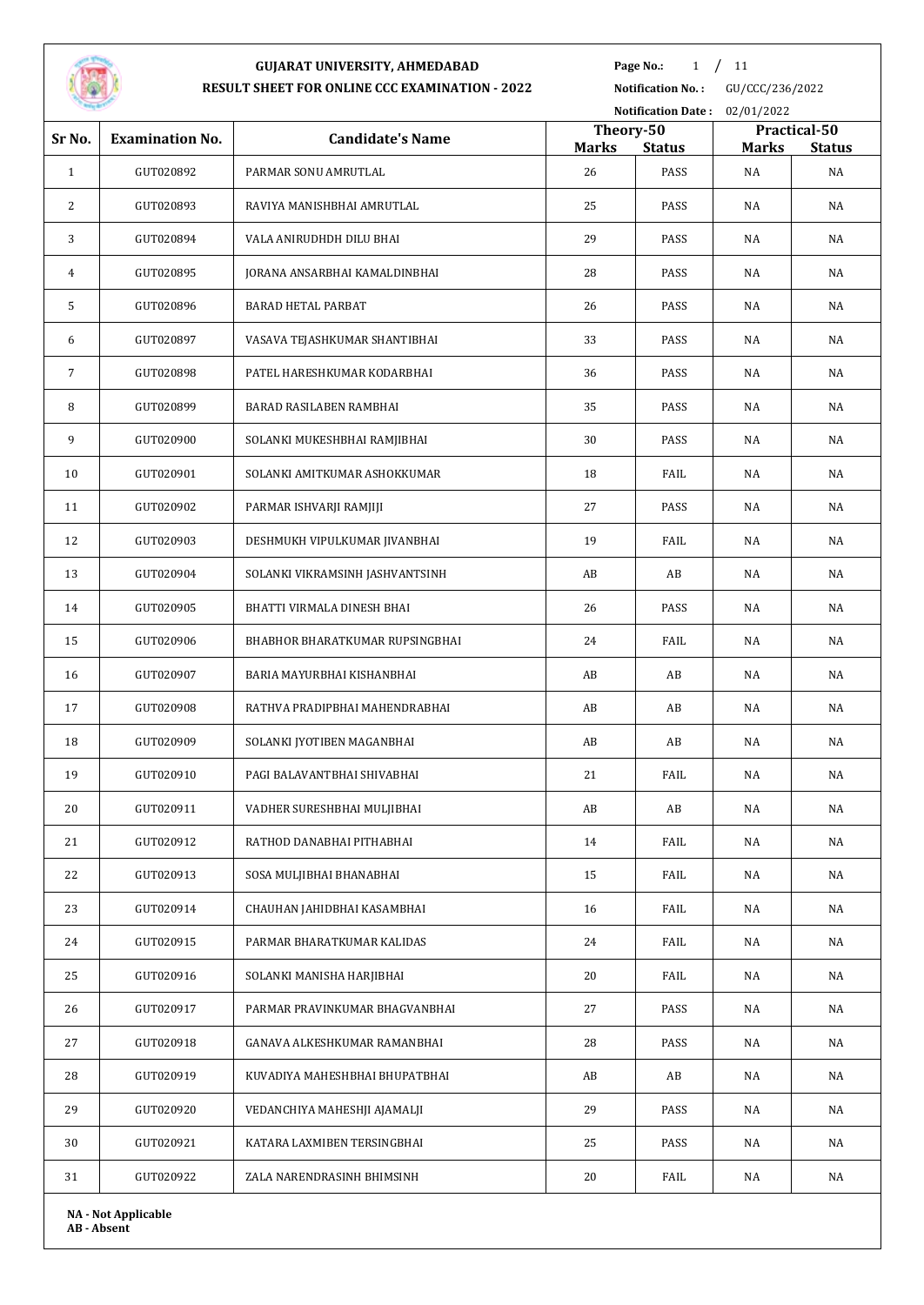

**Page No.:** / 11

**Notification No. :** GU/CCC/236/2022

|        |                            |                                   |              | Notification Date: 02/01/2022 |              |               |
|--------|----------------------------|-----------------------------------|--------------|-------------------------------|--------------|---------------|
| Sr No. | <b>Examination No.</b>     | <b>Candidate's Name</b>           | Theory-50    |                               |              | Practical-50  |
|        |                            |                                   | <b>Marks</b> | <b>Status</b>                 | <b>Marks</b> | <b>Status</b> |
| 32     | GUT020923                  | ZALA NATVARSINH KANTILAL          | 18           | FAIL                          | NA           | NA            |
| 33     | GUT020924                  | PATEL PADMABEN CHHOTUBHAI         | AB           | AB                            | NA           | NA            |
| 34     | GUT020925                  | KOTECHA SEEMA BHARATBHAI          | 21           | FAIL                          | NA           | NA            |
| 35     | GUT020926                  | MAKWANA RAJENDRASINH LALSINH      | 27           | PASS                          | NA           | NA            |
| 36     | GUT020927                  | BHATOL NARESHBHAI LAXMANBHAI      | AB           | AB                            | NA           | NA            |
| 37     | GUT020928                  | ODEDARA RAMA RANMALBHAI           | 43           | PASS                          | NA           | NA            |
| 38     | GUT020929                  | PATEL HIRALBEN RAMANBHAI          | 22           | FAIL                          | NA           | NA            |
| 39     | GUT020930                  | PARMAR HARSHADBHAI MAHOBATSINH    | 26           | PASS                          | NA           | NA            |
| 40     | GUT020931                  | VALA SEJAL RAYSHINGBHAI           | 29           | PASS                          | NA           | NA            |
| 41     | GUT020932                  | LIMBASIYA SATISH RASIKBHAI        | 27           | PASS                          | NA           | NA            |
| 42     | GUT020933                  | RAKHSHIYA RINKAL BABUBHAI         | 26           | PASS                          | NA           | NA            |
| 43     | GUT020934                  | NANANI NIDHI RASIKBHAI            | 24           | FAIL                          | NA           | NA            |
| 44     | GUT020935                  | VASANI NAMRATA ASHOKBHAI          | 26           | PASS                          | NA           | NA            |
| 45     | GUT020936                  | DOHAT SANJAYKUMAR BHUPABHAI       | 34           | PASS                          | NA           | NA            |
| 46     | GUT020937                  | CHAUHAN MANSUKHBHAI MOHANBHAI     | AB           | AB                            | NA           | NA            |
| 47     | GUT020938                  | BHIL RAYSINGBHAI BACHUBHAI        | 28           | PASS                          | NA           | NA            |
| 48     | GUT020939                  | CHAUDHARI JAGDISHKUMAR RAMESHBHAI | 21           | FAIL                          | NA           | NA            |
| 49     | GUT020940                  | PATEL JAGDISHBHAI DEVABHAI        | 11           | FAIL                          | NA           | NA            |
| 50     | GUT020941                  | CHAUDHARI ASHOKBHAI BAHECHARBHAI  | 22           | FAIL                          | NA           | NA            |
| 51     | GUT020942                  | AALGOTAR RAJESHBHAI RAMBHAI       | 28           | PASS                          | $_{\rm NA}$  | NA            |
| 52     | GUT020943                  | ZAKHANIYA KANAIYALAL NATVARLAL    | 29           | PASS                          | NA           | NA            |
| 53     | GUT020944                  | GAMIT NIKESHKUMAR NILESHBHAI      | 34           | PASS                          | NA           | NA            |
| 54     | GUT020945                  | RATHOD GAYATRIBEN BHUPATSINH      | 27           | PASS                          | NA           | NA            |
| 55     | GUT020946                  | MER MAHESH VALLABHBHAI            | AB           | AB                            | NA           | NA            |
| 56     | GUT020947                  | VANKAR KAMLESHKUMAR RAMABAHI      | AB           | AB                            | NA           | NA            |
| 57     | GUT020948                  | CHAUHAN SANDIPSINH ISHVARSINH     | 21           | FAIL                          | NA           | NA            |
| 58     | GUT020949                  | PANDYA MITESHKUMAR NARESHKUMAR    | AB           | AB                            | NA           | NA            |
| 59     | GUT020950                  | PRAJAPATI HETALBEN SANKABHAI      | 25           | PASS                          | NA           | NA            |
| 60     | GUT020951                  | PAGI JAYESHKUMAR UDESINH          | 23           | FAIL                          | NA           | NA            |
| 61     | GUT020952                  | SOLANKI RANJITSINH KHUMANSINH     | 25           | PASS                          | NA           | NA            |
| 62     | GUT020953                  | MANVAR VIPULKUMAR RAMESHBHAI      | 32           | PASS                          | NA           | NA            |
|        | <b>NA - Not Applicable</b> |                                   |              |                               |              |               |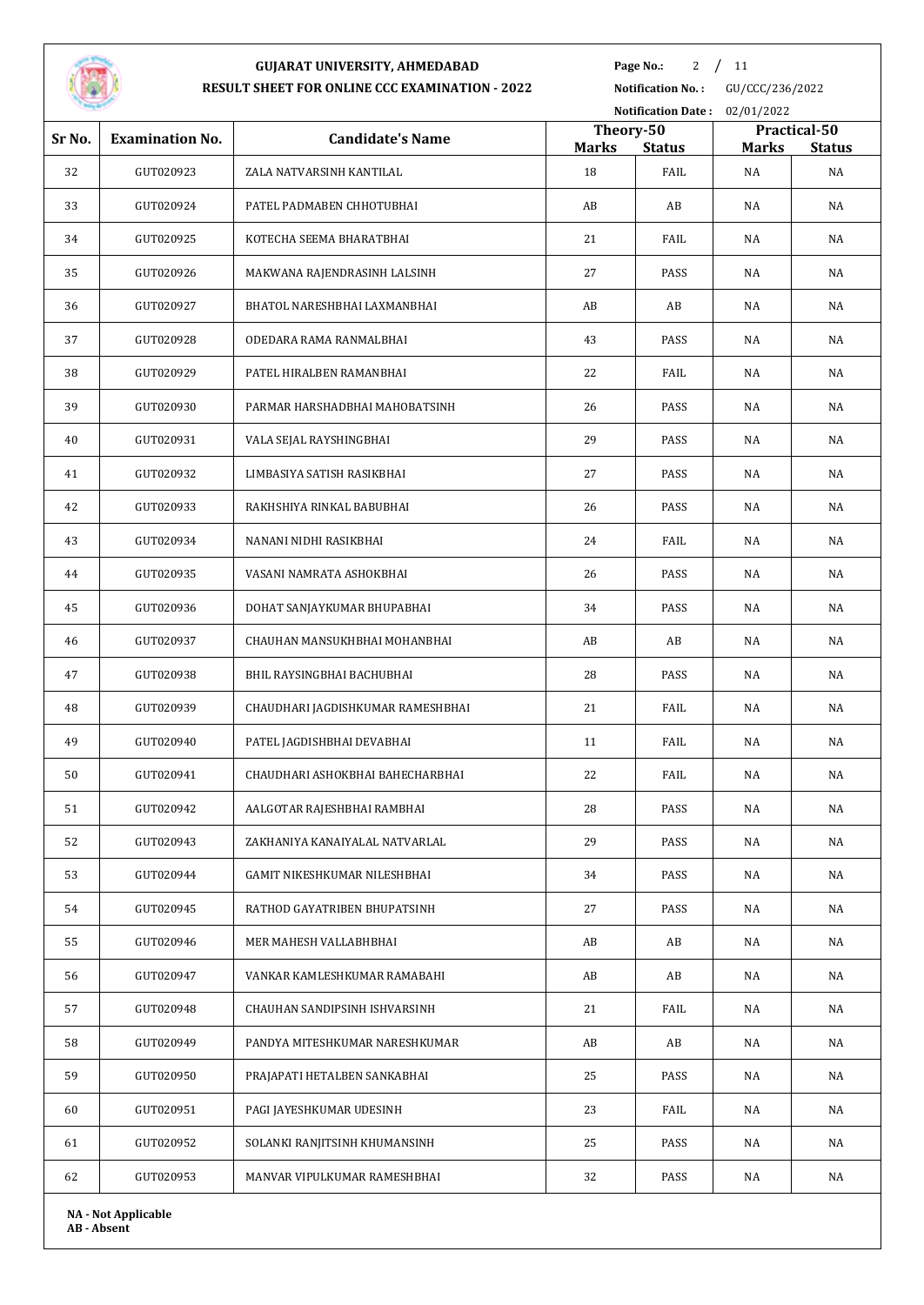

**Page No.:** / 11

**Notification No. :** GU/CCC/236/2022

|        |                            |                                   |                    | <b>Notification Date:</b> | 02/01/2022         |                     |
|--------|----------------------------|-----------------------------------|--------------------|---------------------------|--------------------|---------------------|
| Sr No. | <b>Examination No.</b>     | <b>Candidate's Name</b>           | Theory-50          |                           |                    | Practical-50        |
| 63     | GUT020954                  | BHATT CHHAYA DAHYALAL             | <b>Marks</b><br>AB | <b>Status</b><br>AB       | <b>Marks</b><br>NA | <b>Status</b><br>NA |
| 64     | GUT020955                  | JOSHI DIPESHKUMAR ANILBHAI        | 21                 | FAIL                      | NA                 | NA                  |
| 65     | GUT020956                  | PATEL JAYDIPKUMAR RAMESHBHAI      | 21                 | FAIL                      | NA                 | NA                  |
|        |                            |                                   |                    |                           |                    |                     |
| 66     | GUT020957                  | ZALA HARDIPSINH AJITSINH          | AB                 | AB                        | NA                 | NA                  |
| 67     | GUT020958                  | DANTANI VIKRAMBHAI MATHURBHAI     | 29                 | PASS                      | NA                 | NA                  |
| 68     | GUT020959                  | VASAVA MANISHKUMAR SURESHBHAI     | AB                 | AB                        | NA                 | NA                  |
| 69     | GUT020960                  | RABARI MALABHAI KABABHAI          | 26                 | PASS                      | NA                 | NA                  |
| 70     | GUT020961                  | MEVADA RAMESHKUMAR MALABHAI       | 21                 | FAIL                      | NA                 | NA                  |
| 71     | GUT020962                  | MORI AJITKUMAR MERUBHAI           | 27                 | PASS                      | NA                 | NA                  |
| 72     | GUT020963                  | RAJUBHAI KALUBHAI BHUVA           | AB                 | AB                        | NA                 | NA                  |
| 73     | GUT020964                  | PATEL PRITIKSHABEN MANHARBHAI     | 12                 | FAIL                      | NA                 | NA                  |
| 74     | GUT020965                  | <b>GOPAT SMITABEN SHANKARBHAI</b> | 24                 | FAIL                      | NA                 | NA                  |
| 75     | GUT020966                  | PATEL VINODKUMAR BHIKHABHAI       | AB                 | AB                        | NA                 | NA                  |
| 76     | GUT020967                  | PARMAR RASIKBHAI PURSOTTAMBHAI    | 20                 | FAIL                      | NA                 | NA                  |
| 77     | GUT020968                  | PATEL VINODKUMAR BHIKHABHAI       | 30                 | PASS                      | NA                 | NA                  |
| 78     | GUT020969                  | PARMAR RASIKBHAI PURSOTTAMBHAI    | AB                 | AB                        | NA                 | NA                  |
| 79     | GUT020970                  | BRAHMAN DEMIBEN DALABHAI          | 25                 | PASS                      | NA                 | NA                  |
| 80     | GUT020971                  | ODEDARA SHANTIBEN RAJSHIBHAI      | 24                 | FAIL                      | NA                 | NA                  |
| 81     | GUT020972                  | RAVAL SANKALBHAI SHANABHAI        | 24                 | FAIL                      | NA                 | NA                  |
| 82     | GUT020973                  | MAKAWNA RAJNIBEN HARADASBHAI      | 24                 | FAIL                      | NA                 | NA                  |
| 83     | GUT020974                  | KHANT VIJAYKUMAR PARVATBHAI       | 25                 | PASS                      | NA                 | NA                  |
| 84     | GUT020975                  | NINAMA BRIJESHKUMAR DANIYALBHAI   | AB                 | AB                        | NA                 | NA                  |
| 85     | GUT020976                  | DABHI VIKRAMSINH RAMANBHAI        | 15                 | FAIL                      | NA                 | NA                  |
| 86     | GUT020977                  | GOHIL HARPALSINH NIRMALSINH       | 20                 | FAIL                      | NA                 | NA                  |
| 87     | GUT020978                  | VAGHELA JAYESHKUMAR BABULAL       | 25                 | PASS                      | NA                 | NA                  |
| 88     | GUT020979                  | SHRIMALI KAUSHIKKUMAR MAFATLAL    | 17                 | FAIL                      | NA                 | NA                  |
| 89     | GUT020980                  | MODI MINALBEN HASAMUKHBHAI        | AB                 | AB                        | NA                 | NA                  |
| 90     | GUT020981                  | CHAUDHARI VINODKUMAR GORDHANBHAI  | 21                 | FAIL                      | NA                 | NA                  |
| 91     | GUT020982                  | RATHOD YOGENDRASINH VIRSINH       | 27                 | PASS                      | NA                 | NA                  |
| 92     | GUT020983                  | DODIYA NILAMBEN PUNJABHAI         | AB                 | AB                        | NA                 | NA                  |
| 93     | GUT020984                  | HUMBAL BHAGIRATH KARUBHAI         | 26                 | PASS                      | NA                 | NA                  |
|        | <b>NA - Not Applicable</b> |                                   |                    |                           |                    |                     |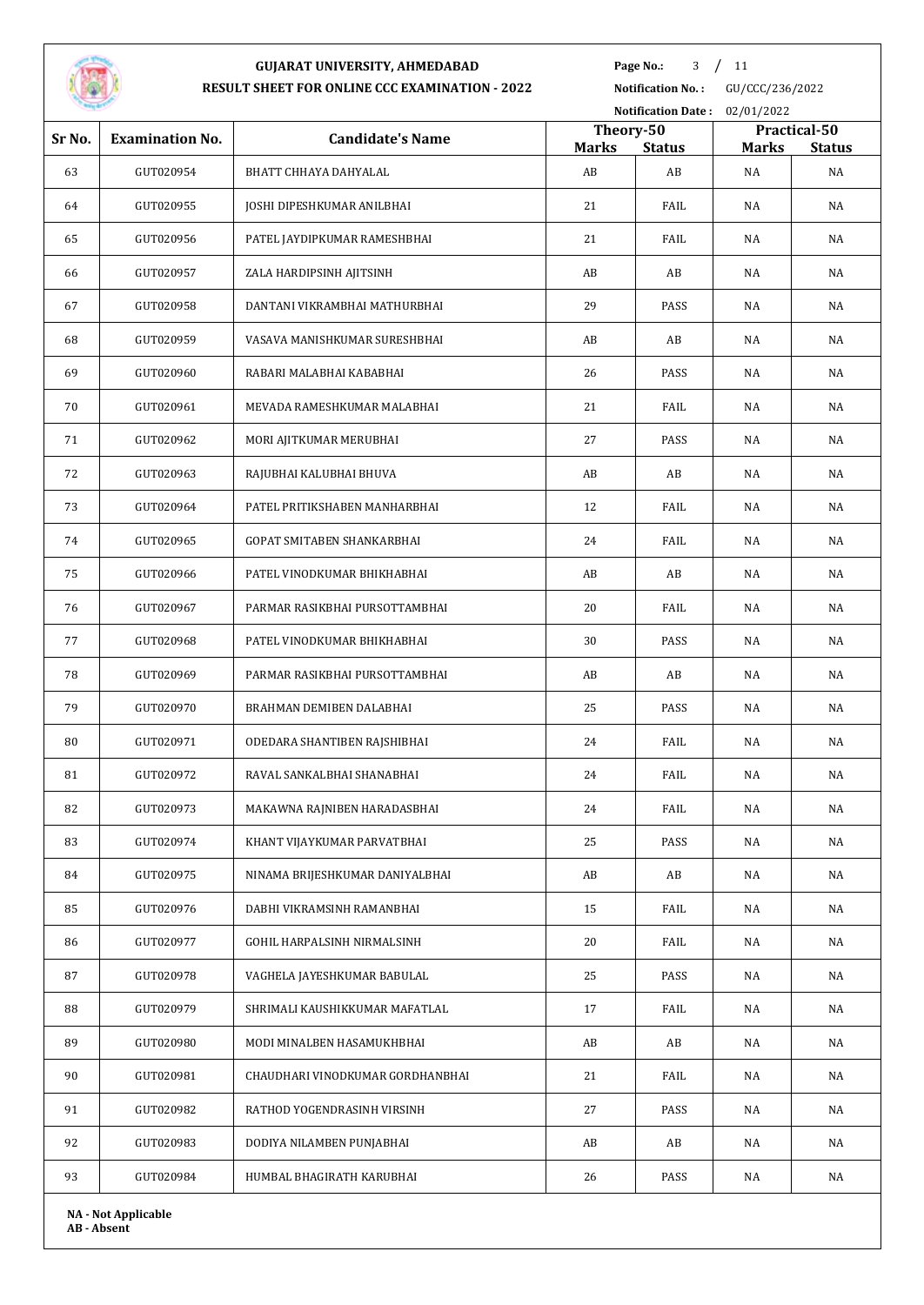

**Page No.:** 4 / 11

**Notification No. :** GU/CCC/236/2022 **Notification Date :** 02/01/2022

| Sr No. | <b>Examination No.</b>     | <b>Candidate's Name</b>            | Theory-50    |               |              | Practical-50  |
|--------|----------------------------|------------------------------------|--------------|---------------|--------------|---------------|
|        |                            |                                    | <b>Marks</b> | <b>Status</b> | <b>Marks</b> | <b>Status</b> |
| 94     | GUT020985                  | DANGAR VISHAL JAGADISH BHAI        | 27           | PASS          | NA           | NA            |
| 95     | GUT020986                  | ZALA KIRITKUMAR DHOLABHAI          | 17           | FAIL          | NA           | NA            |
| 96     | GUT020987                  | PARMAR SUMANBEN MAHESHBHAI         | 20           | FAIL          | NA           | NA            |
| 97     | GUT020988                  | PATHAN NAZIMKHAN USMANKHAN         | 26           | PASS          | NA           | NA            |
| 98     | GUT020989                  | MUKESHBHAI PARTHIBHAI CHAUDHARI    | 23           | FAIL          | NA           | NA            |
| 99     | GUT020990                  | CHAUDHARY GANESHBHAI KANABHAI      | 20           | FAIL          | NA           | NA            |
| 100    | GUT020991                  | CHAUDHARI DARGABHAI GANESHBHAI     | 25           | PASS          | NA           | NA            |
| 101    | GUT020992                  | GOPAT SHILABAHEN CHANDUBHAI        | 12           | FAIL          | NA           | NA            |
| 102    | GUT020993                  | METALIYA RAKESHBHAI SAVJIBHAI      | 26           | PASS          | NA           | NA            |
| 103    | GUT020994                  | METALIYA SHILPABEN SAVJIBHAI       | 23           | FAIL          | NA           | NA            |
| 104    | GUT020995                  | SODHATAR MAYURBHAI RAJENDRABHAI    | 28           | PASS          | NA           | NA            |
| 105    | GUT020996                  | CHAUHAN DINESHKUMAR GANPATSINH     | AB           | AB            | NA           | NA            |
| 106    | GUT020997                  | RATHAVA SUREKHABAHEN HIMMATBHAI    | AB           | AB            | NA           | NA            |
| 107    | GUT020998                  | MALAVIYA SHAKINABEN DHARMABHAI     | 30           | PASS          | NA           | NA            |
| 108    | GUT020999                  | KATARA PUJABHAI RAMABHAI           | 13           | FAIL          | NA           | NA            |
| 109    | GUT021000                  | PARMAR NARESHBHAI HIRABHAI         | AB           | AB            | NA           | NA            |
| 110    | GUT021001                  | MOKARIYA NIRUPA RAMJIBHAI          | 19           | FAIL          | NA           | NA            |
| 111    | GUT021002                  | PATEL HITESHBHAI KIRITBHAI         | 33           | PASS          | NA           | NA            |
| 112    | GUT021003                  | DESAI VIHABHAI RAMABHAI            | 18           | FAIL          | NA           | NA            |
| 113    | GUT021004                  | GOHIL KISHORSINH ARVINDSINH        | 22           | FAIL          | NA           | NA            |
| 114    | GUT021005                  | KANTARIYA AJITBHAI VALLABHBHAI     | 32           | PASS          | NA           | NA            |
| 115    | GUT021006                  | GHODAKIYA SANJAYBHAI GHANSHYAMBHAI | 25           | PASS          | NA           | NA            |
| 116    | GUT021007                  | MAKVANA KAMLESHUAMAR HARIBHAI      | AB           | AB            | NA           | NA            |
| 117    | GUT021008                  | KHARED HAKMABHAI KARMIJ KARMIJI    | 22           | FAIL          | NA           | NA            |
| 118    | GUT021009                  | RATHOD JORAJI ARAJANJI             | 20           | FAIL          | NA           | NA            |
| 119    | GUT021010                  | PATEL SEEMABEN BABUBHAI            | 17           | FAIL          | NA           | NA            |
| 120    | GUT021011                  | PAGI KOMALBEN KANAKSINH            | 23           | FAIL          | NA           | NA            |
| 121    | GUT021012                  | PARMAR VIVEK PRATAPBHAI            | 23           | FAIL          | NA           | NA            |
| 122    | GUT021013                  | SISODIYA BHUPATSINH DOLARSINH      | 21           | FAIL          | NA           | NA            |
| 123    | GUT021014                  | TARAPARA NITIKA PARSOTAMBHAI       | 22           | FAIL          | NA           | NA            |
| 124    | GUT021015                  | RABARI MALABHAI MANABHAI           | 26           | PASS          | NA           | NA            |
|        | <b>NA - Not Applicable</b> |                                    |              |               |              |               |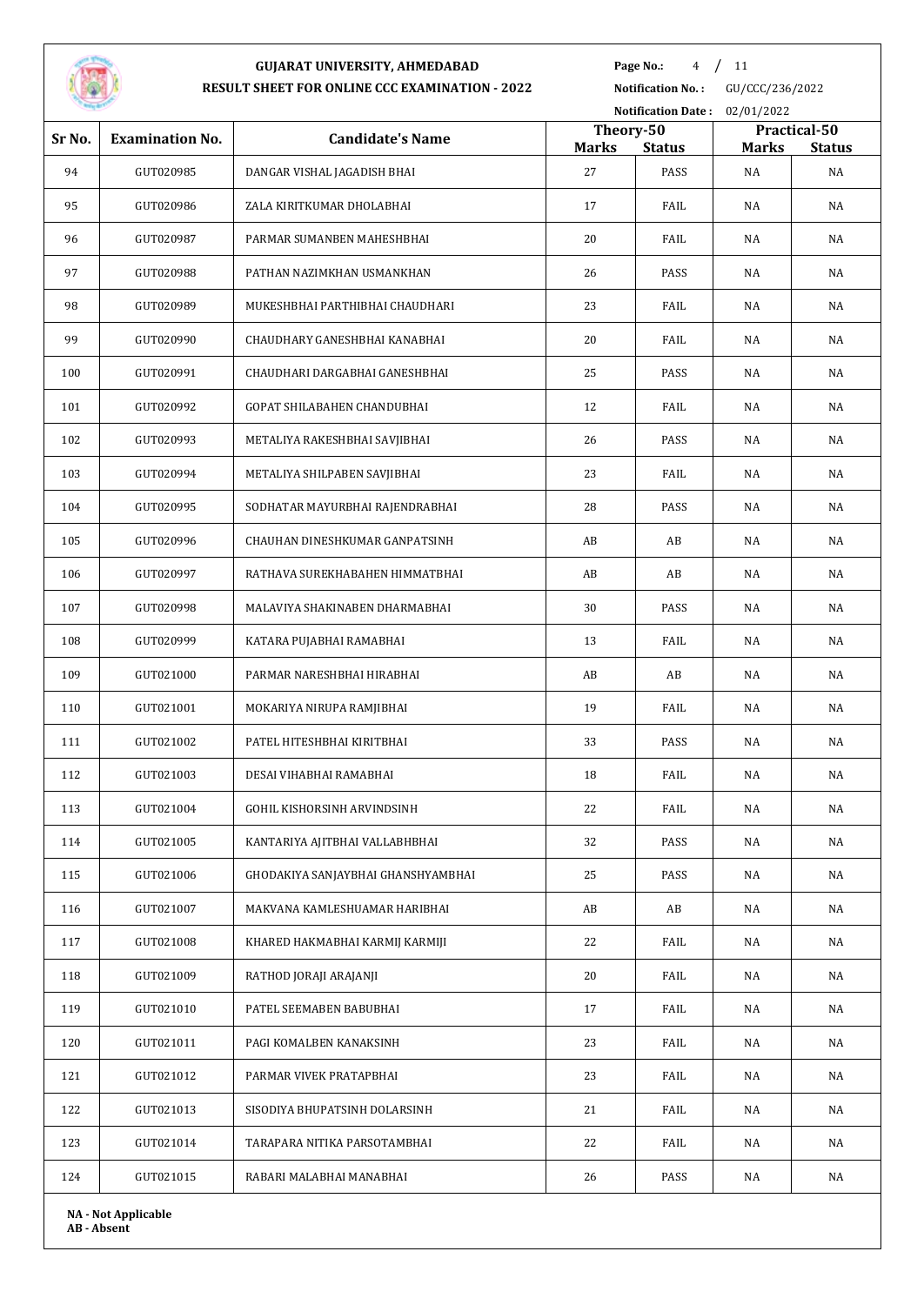

**Page No.:** / 11

|        |                            |                                   |                    |                        | Notification Date: 02/01/2022 |                     |  |
|--------|----------------------------|-----------------------------------|--------------------|------------------------|-------------------------------|---------------------|--|
| Sr No. | <b>Examination No.</b>     | <b>Candidate's Name</b>           | Theory-50          |                        |                               | Practical-50        |  |
| 125    | GUT021016                  | SAMA SOHIL ISMALBHAI              | <b>Marks</b><br>29 | <b>Status</b><br>PASS  | <b>Marks</b><br>NA            | <b>Status</b><br>NA |  |
| 126    | GUT021017                  | MALEK JORUBHA KHETUBHA            | 30                 | PASS                   | NA                            | NA                  |  |
| 127    | GUT021018                  | ZALA DIGVIJAYSINH AJITSINH        | 20                 | FAIL                   | NA                            | NA                  |  |
| 128    | GUT021019                  | RATHOD ASHABEN PRAVINBHAI         | 25                 | PASS                   | NA                            | NA                  |  |
| 129    | GUT021020                  | RATHAWA SHAILESHBHAI SHANABHAI    | AB                 | AB                     | NA                            | NA                  |  |
| 130    | GUT021021                  | ROHIT GUNVANTBHAI RAMJIBHAI       | AB                 | AB                     | NA                            | NA                  |  |
|        |                            |                                   |                    |                        |                               |                     |  |
| 131    | GUT021022                  | MAKWANA VIJAYKUMAR CHATURBHAI     | AB                 | AB                     | NA                            | NA                  |  |
| 132    | GUT021023                  | ZALA VIJAYKUMAR RAMANBHAI         | 27                 | PASS                   | NA                            | NA                  |  |
| 133    | GUT021024                  | PATEL MOTIBHAI CHAMNABHAI         | 15                 | FAIL                   | NA                            | NA                  |  |
| 134    | GUT021025                  | DODIYA VAIBHAVI KANUBHAI          | 34                 | PASS                   | NA                            | NA                  |  |
| 135    | GUT021026                  | PATEL NIRMALIBEN PRAKASHKUMAR     | 31                 | PASS                   | NA                            | NA                  |  |
| 136    | GUT021027                  | PATEL SETU JAYANTI LAL            | 28                 | PASS                   | NA                            | NA                  |  |
| 137    | GUT021028                  | VADDARIYA DILUBHAI JAGABHAI       | 27                 | PASS                   | NA                            | NA                  |  |
| 138    | GUT021029                  | JOSHI JUHIBEN HITENDRAKUMAR       | 25                 | PASS                   | NA                            | NA                  |  |
| 139    | GUT021030                  | DESAI DINESHBHAI AMARATBHAI       | 22                 | FAIL                   | NA                            | NA                  |  |
| 140    | GUT021031                  | PARMAR SHILPABEN VARJANGBHAI      | AB                 | AB                     | NA                            | NA                  |  |
| 141    | GUT021032                  | DAMOR DIVYABEN SHAKJIBHAI         | AB                 | AB                     | NA                            | NA                  |  |
| 142    | GUT021033                  | KOVADIYA HETALBEN BHARUBHAI       | 22                 | FAIL                   | NA                            | NA                  |  |
| 143    | GUT021034                  | BANGA JAVEDBHAI HUSAINBHAI        | AB                 | AB                     | NA                            | NA                  |  |
| 144    | GUT021035                  | RATHAVA FATESING CHHAGANBHAI      | AB                 | $\mathbf{A}\mathbf{B}$ | $_{\rm NA}$                   | NA                  |  |
| 145    | GUT021036                  | PRAJAPATI ROSHANI BHAVANBHAI      | AB                 | AB                     | NA                            | NA                  |  |
| 146    | GUT021037                  | MUCHHAL SONALBEN BALABHAI         | 18                 | FAIL                   | NA                            | NA                  |  |
| 147    | GUT021038                  | RABARI NARANBHAI NAGJIBHAI        | 17                 | FAIL                   | $_{\rm NA}$                   | NA                  |  |
| 148    | GUT021039                  | GOSWAMI GHANASHYAMGIRI PRAMODGIRI | 30                 | PASS                   | NA                            | NA                  |  |
| 149    | GUT021040                  | BHALIYA BHIKHUBHAI GOVINDBHAI     | AB                 | AB                     | NA                            | NA                  |  |
| 150    | GUT021041                  | BAMBHANIYA BHARGAV BACHUBHAI      | 29                 | PASS                   | NA                            | NA                  |  |
| 151    | GUT021042                  | PANCHAL HIRALBEN MUKESHBHAI       | AB                 | AB                     | NA                            | NA                  |  |
| 152    | GUT021043                  | BALYA PARESH VIHABHAI             | 22                 | FAIL                   | $_{\rm NA}$                   | NA                  |  |
| 153    | GUT021044                  | RABARI JAYESHKUMAR VIRABHAI       | AB                 | AB                     | NA                            | NA                  |  |
| 154    | GUT021045                  | SINDHAL JASHUBEN VARAJANGBHAI     | AB                 | AB                     | NA                            | NA                  |  |
| 155    | GUT021046                  | MAHIDA GOPALBHAI RAMANBHAI        | AB                 | AB                     | NA                            | NA                  |  |
|        | <b>NA - Not Applicable</b> |                                   |                    |                        |                               |                     |  |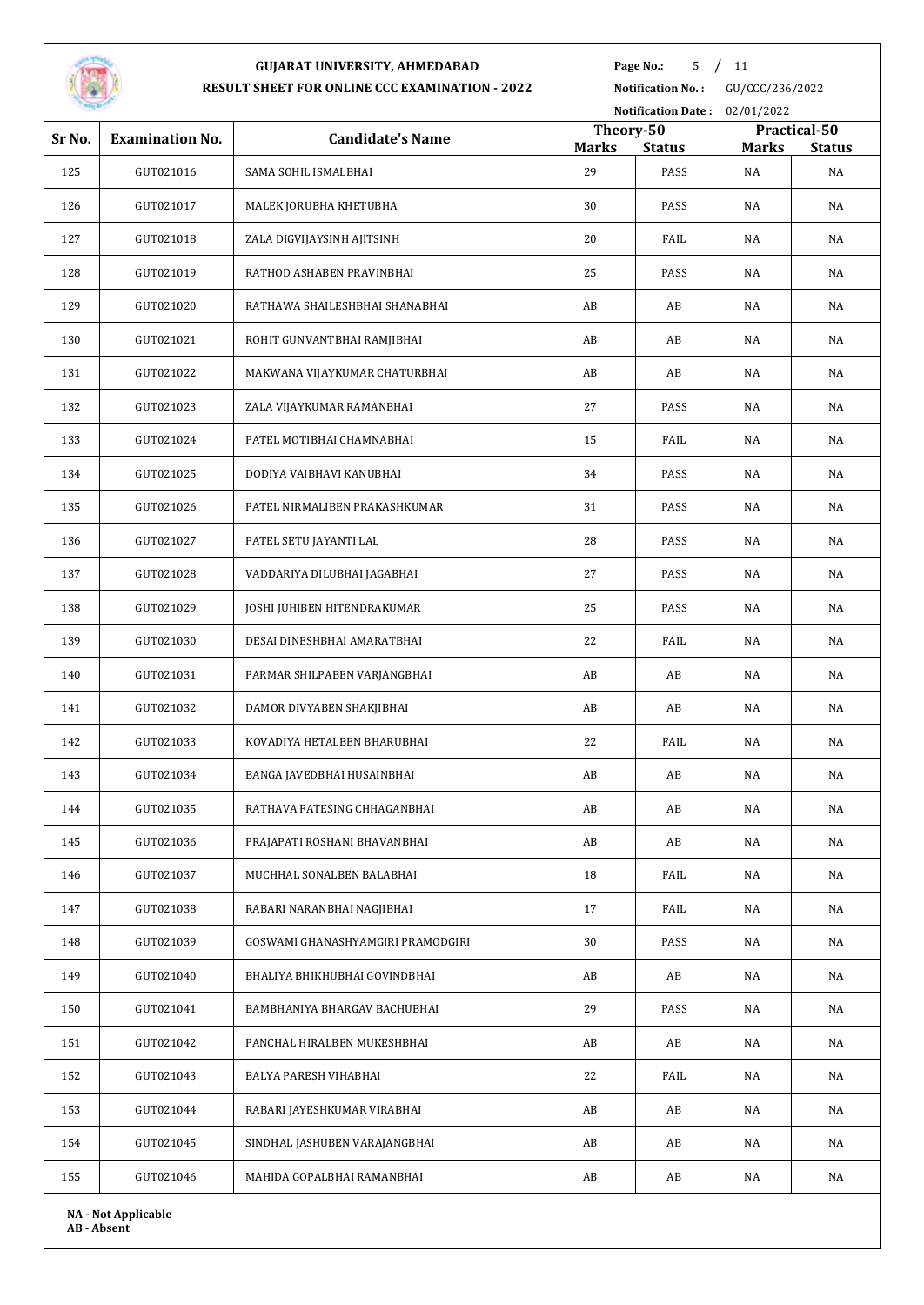

**Page No.:** 6 / 11

**Notification No. :** GU/CCC/236/2022

|        |                        |                                    |                           | <b>Notification Date:</b> | 02/01/2022   |                               |
|--------|------------------------|------------------------------------|---------------------------|---------------------------|--------------|-------------------------------|
| Sr No. | <b>Examination No.</b> | <b>Candidate's Name</b>            | Theory-50<br><b>Marks</b> | <b>Status</b>             | <b>Marks</b> | Practical-50<br><b>Status</b> |
| 156    | GUT021047              | PARMAR LILADHAR HEMABHAI           | 18                        | FAIL                      | NA           | NA                            |
| 157    | GUT021048              | SHUKLA HITESHKUMAR KHANDAS         | 27                        | PASS                      | NA           | NA                            |
| 158    | GUT021049              | PATHAN SHIRINBANU SALAMATKHAN      | 25                        | PASS                      | NA           | NA                            |
| 159    | GUT021050              | MAHIDA TEJAL BAVCHANDBHAI          | 24                        | FAIL                      | NA           | NA                            |
| 160    | GUT021051              | BAGTHARIYA MAYURIBEN DINESHBHAI    | 23                        | FAIL                      | NA           | NA                            |
| 161    | GUT021052              | BARAD RASHESH SURSING              | 26                        | PASS                      | NA           | NA                            |
| 162    | GUT021053              | SISODIYA RAJESHBHAI JILUBHAI       | 20                        | FAIL                      | NA           | NA                            |
| 163    | GUT021054              | RATHOD UKABHAI NASHAJI             | 27                        | PASS                      | NA           | NA                            |
| 164    | GUT021055              | CHAVDA DIPAKKUMAR BABUBHAI         | AB                        | AB                        | NA           | NA                            |
| 165    | GUT021056              | APARNATHI VIPULGIRI BHIKHANGIRI    | 17                        | FAIL                      | NA           | NA                            |
| 166    | GUT021057              | DAMOR CHHAYABEN LAKHJIBHAI         | 21                        | FAIL                      | NA           | NA                            |
| 167    | GUT021058              | VIRASH DAKSHABEN KHIMJIBHAI        | 21                        | FAIL                      | NA           | NA                            |
| 168    | GUT021059              | DILIPKUMAR KALIDAS PARMAR          | 23                        | FAIL                      | NA           | NA                            |
| 169    | GUT021060              | LADHVA JALPESH GUNVANTBHAI         | 22                        | FAIL                      | NA           | NA                            |
| 170    | GUT021061              | DHANDHALYA YOGIRAJ VAJERAMBHAI     | 20                        | FAIL                      | NA           | NA                            |
| 171    | GUT021062              | RATHOD ISHVERBHAI FULJIBHAI        | AB                        | AB                        | NA           | NA                            |
| 172    | GUT021063              | PARMAR HARPAL SINH CHANDUBHAI      | AB                        | AB                        | NA           | NA                            |
| 173    | GUT021064              | RAJPUT NIKITABEN NATVARSINH        | AB                        | AB                        | NA           | NA                            |
| 174    | GUT021065              | RAJPUT NIKITABEN NATVARSINH        | 21                        | FAIL                      | NA           | NA                            |
| 175    | GUT021066              | GOHEL DAKSHA ROHITBHAI             | AB                        | AB                        | NA           | NA                            |
| 176    | GUT021067              | VAGHELA PRANJAL KANTIBHAI          | 28                        | PASS                      | NA           | NA                            |
| 177    | GUT021068              | PARMAR HARDIKBHAI MAVSHANGBHAI     | 27                        | PASS                      | NA           | NA                            |
| 178    | GUT021069              | VAGHELA DEVUSINH SHAMBHUJI         | AB                        | AB                        | NA           | NA                            |
| 179    | GUT021070              | SUVERA VINABAHEN LAKHAMABHAI       | AB                        | AB                        | NA           | NA                            |
| 180    | GUT021071              | GOSWAMI KAJALBEN HARIGAR           | AB                        | AB                        | NA           | NA                            |
| 181    | GUT021072              | KURESHI IMRAN BHAI NASHRUDDIN BHAI | 21                        | FAIL                      | NA           | NA                            |
| 182    | GUT021073              | RATHAVA SUREKHABAHEN HIMMATBHAI    | 22                        | FAIL                      | NA           | NA                            |
| 183    | GUT021074              | BHARAD RAJESH BHARATBHAI           | 22                        | FAIL                      | NA           | NA                            |
| 184    | GUT021075              | GOVALIYA VIRAJBEN MOTBHAI          | 27                        | PASS                      | NA           | NA                            |
| 185    | GUT021076              | SHIYAL HARSHABEN GHANASHYAMBHAI    | 20                        | FAIL                      | NA           | NA                            |
| 186    | GUT021077              | KHUTAVAL NARESHKUMAR MOHANLAL      | 27                        | PASS                      | NA           | NA                            |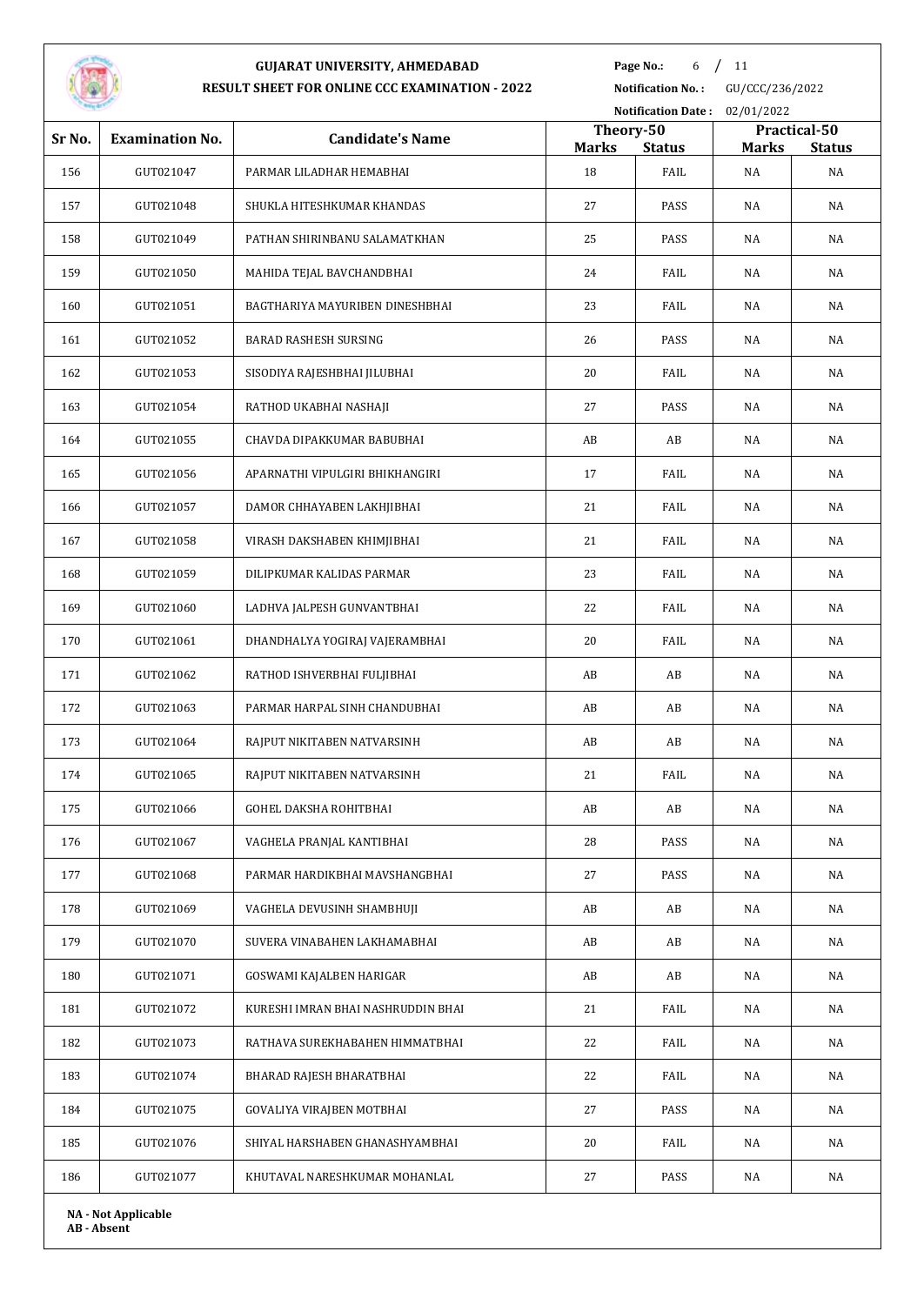

**Page No.:** 7 / 11

|        |                            |                                  |                    |                     | Notification Date: 02/01/2022 |                     |
|--------|----------------------------|----------------------------------|--------------------|---------------------|-------------------------------|---------------------|
| Sr No. | <b>Examination No.</b>     | <b>Candidate's Name</b>          | Theory-50          |                     |                               | Practical-50        |
| 187    | GUT021078                  | PATHAN BILALKHAN SARMASHKHAN     | <b>Marks</b><br>AB | <b>Status</b><br>AB | <b>Marks</b><br>NA            | <b>Status</b><br>NA |
| 188    | GUT021079                  | SOLANKI KANUSINH GALSINH         | AB                 | AB                  | NA                            | NA                  |
| 189    | GUT021080                  | PADHIYAR JAYDIPSINH MAHOBATSINH  | 21                 | FAIL                | NA                            | NA                  |
| 190    | GUT021081                  | HALANI KRISHNA AMRUTLAL          | 25                 | PASS                | NA                            | NA                  |
| 191    | GUT021082                  | PARMAR VIJYA JAGUBHAI            | 30                 | PASS                | NA                            | NA                  |
| 192    | GUT021083                  | JARIYA JASVANTIBEN MAHESHBHAI    | 23                 | FAIL                | NA                            | NA                  |
| 193    | GUT021084                  | PATEL JANKIBEN DHIRUBHAI         | 31                 | PASS                | NA                            | NA                  |
| 194    | GUT021085                  | BHARVAD NAVNITBHAI KARSHANBHAI   | 15                 | FAIL                | NA                            | NA                  |
| 195    | GUT021086                  | BABARIYA VIJYABEN MOHANBHAI      | AB                 | AB                  | NA                            | NA                  |
| 196    | GUT021087                  | ZALA AJAYSINH PRAHLADSINH        | 19                 | FAIL                | NA                            | NA                  |
| 197    | GUT021088                  | RABARI SHILPABEN BHIKHABHAI      | 17                 | FAIL                | NA                            | NA                  |
| 198    | GUT021089                  | MAKWANA BHUMIKA GOVINDBHAI       | 16                 | FAIL                | NA                            | NA                  |
| 199    | GUT021090                  | VALA ASHVINKUMAR DEVJIBHAI       | 28                 | PASS                | NA                            | NA                  |
| 200    | GUT021091                  | THAKARDA MANGABHAI VECHATBHAI    | 27                 | PASS                | NA                            | NA                  |
| 201    | GUT021092                  | CHHAIYA APEKSHABEN ARVINDBHAI    | AB                 | AB                  | NA                            | NA                  |
| 202    | GUT021093                  | KAMALIYA HITESHBHAI DANABHAI     | 25                 | PASS                | NA                            | NA                  |
| 203    | GUT021094                  | SOLANKI DIGISHABEN RAMBHAI       | 26                 | PASS                | NA                            | NA                  |
| 204    | GUT021095                  | CHAUDHARI HARSHADKUMAR CHELABHAI | 20                 | FAIL                | NA                            | NA                  |
| 205    | GUT021096                  | CHAVADA USHABEN MERUBHAI         | AB                 | AB                  | NA                            | NA                  |
| 206    | GUT021097                  | JOSHI PUJABEN PRAHALADBHAI       | 27                 | PASS                | NA                            | NA                  |
| 207    | GUT021098                  | RAVAL ATULKUMAR LILABHAI         | AB                 | AB                  | NA                            | NA                  |
| 208    | GUT021099                  | DANGAR MAHIPATBHAI KALUBHAI      | 23                 | FAIL                | NA                            | NA                  |
| 209    | GUT021100                  | PANCHAL KALPESH AATMARAM         | 12                 | FAIL                | NA                            | NA                  |
| 210    | GUT021101                  | PATEL HARDIKA RAMESHBHAI         | 34                 | PASS                | NA                            | NA                  |
| 211    | GUT021102                  | VAJANI TEJASKUMAR RASIKLAL       | 35                 | PASS                | NA                            | NA                  |
| 212    | GUT021103                  | CHOPDA DEHURBHAI KALUBHAI        | AB                 | AB                  | NA                            | NA                  |
| 213    | GUT021104                  | KARAVADIYA MAYURIBEN DHIRAJABHAI | 25                 | PASS                | NA                            | NA                  |
| 214    | GUT021105                  | KADCHHA PARBAT RAMDEBHAI         | 33                 | PASS                | NA                            | NA                  |
| 215    | GUT021106                  | GAMIT DIPAKKUMAR DHIRUBHAI       | AB                 | AB                  | NA                            | NA                  |
| 216    | GUT021107                  | BARIA ARUNKUMAR AMARABHAI        | 19                 | FAIL                | NA                            | NA                  |
| 217    | GUT021108                  | VASAVA SHAILESHKUMAR JAGUBHAI    | AB                 | AB                  | NA                            | NA                  |
|        | <b>NA - Not Applicable</b> |                                  |                    |                     |                               |                     |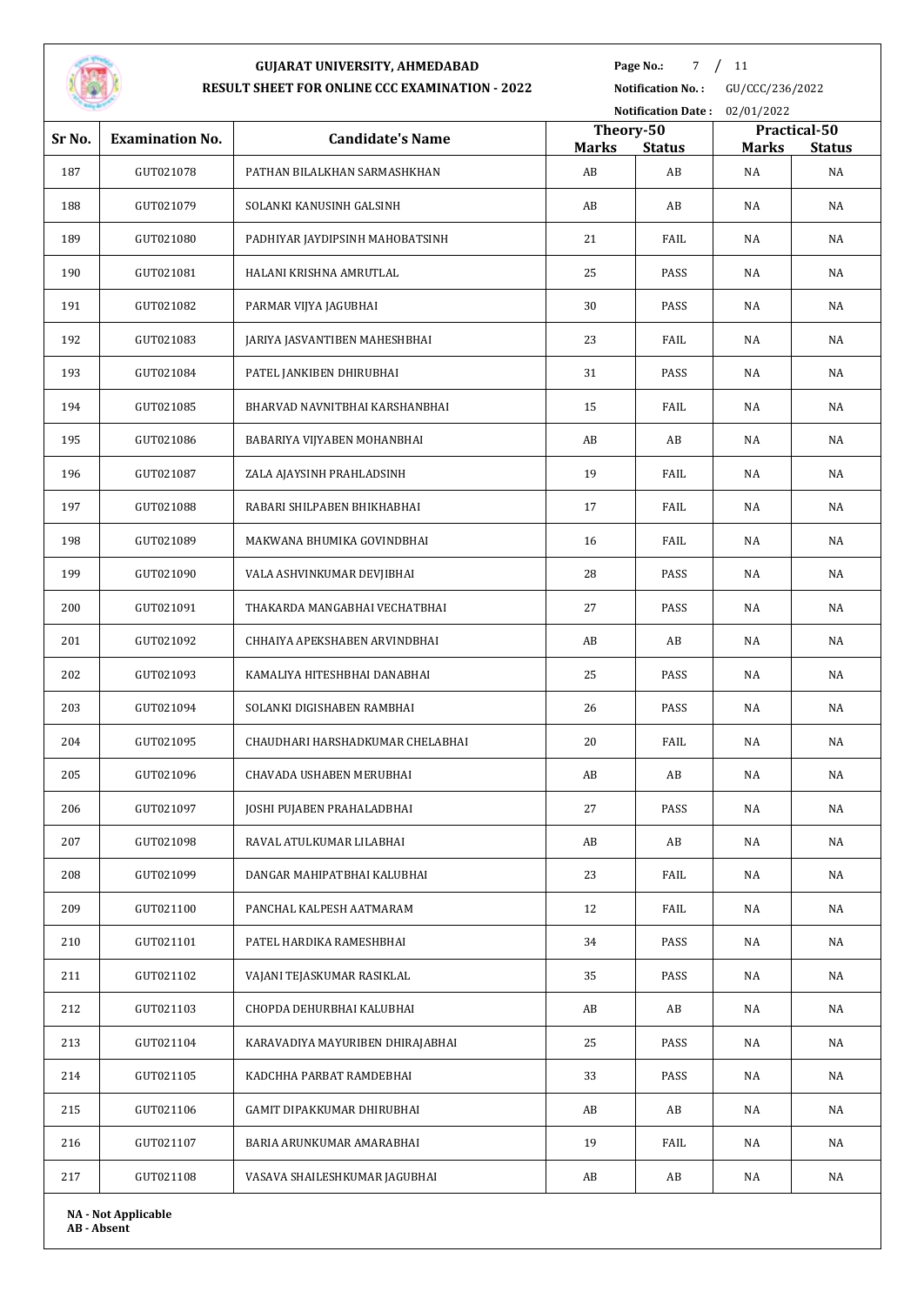

**Page No.:** 8 / 11

|        |                        |                                  |                           | Notification Date: 02/01/2022 |              |                               |
|--------|------------------------|----------------------------------|---------------------------|-------------------------------|--------------|-------------------------------|
| Sr No. | <b>Examination No.</b> | <b>Candidate's Name</b>          | Theory-50<br><b>Marks</b> | <b>Status</b>                 | <b>Marks</b> | Practical-50<br><b>Status</b> |
| 218    | GUT021109              | GAMIT NITESHKUMAR JATARIYABHAI   | AB                        | AB                            | NA           | NA                            |
| 219    | GUT021110              | VALVI DIPAKBHAI KALABHAI         | AB                        | AB                            | NA           | NA                            |
| 220    | GUT021111              | GAMIT AKSHAYKUMAR DINUBHAI       | AB                        | AB                            | NA           | NA                            |
| 221    | GUT021112              | PATEL PRATIKKUMAR HIRABHAI       | 28                        | PASS                          | NA           | NA                            |
| 222    | GUT021113              | THAKOR SUNITABEN SOMABHAI        | 30                        | PASS                          | NA           | NA                            |
| 223    | GUT021114              | KATARA SUREKHABEN LALABHAI       | 29                        | PASS                          | NA           | NA                            |
| 224    | GUT021115              | CHAUDHARY HARIBHAI VANABHAI      | 22                        | FAIL                          | NA           | NA                            |
| 225    | GUT021116              | RATHOD AJAYBHAI AMARSINH         | 29                        | PASS                          | NA           | NA                            |
| 226    | GUT021117              | VANIYA HINA JAYSHUKHBHAI         | AB                        | AB                            | NA           | NA                            |
| 227    | GUT021118              | DEVMURARI GUNJANBEN ARUNBHAI     | 31                        | PASS                          | NA           | NA                            |
| 228    | GUT021119              | PATEL RAHULKUMAR KANTIBHAI       | 27                        | PASS                          | NA           | NA                            |
| 229    | GUT021120              | PRAJAPATI JIGNA MAGANBHAI        | 27                        | PASS                          | NA           | NA                            |
| 230    | GUT021121              | SANGANI MANISHA BHIKHUBHAI       | 35                        | PASS                          | NA           | NA                            |
| 231    | GUT021122              | SUTHAR NIRANJKUMAR NATVARLAL     | 38                        | PASS                          | NA           | NA                            |
| 232    | GUT021123              | CHHAIYA HARDIK BHARATBHAI        | 22                        | FAIL                          | NA           | NA                            |
| 233    | GUT021124              | PARMAR KARUNABEN MULJIBHAI       | 37                        | PASS                          | NA           | NA                            |
| 234    | GUT021125              | PARMAR BIPIN BALUBHAI            | 19                        | FAIL                          | NA           | NA                            |
| 235    | GUT021126              | SHAH MIRAL MAYURBHAI             | 16                        | FAIL                          | NA           | NA                            |
| 236    | GUT021127              | DAMOR RAJENDRAKUMAR MANSINGBHAI  | AB                        | AB                            | NA           | NA                            |
| 237    | GUT021128              | PATEL MANISHABEN RAYSINH         | 29                        | PASS                          | NA           | NA                            |
| 238    | GUT021129              | CHAUDHARY REESNABEN GORDHANBHAI  | 24                        | FAIL                          | NA           | NA                            |
| 239    | GUT021130              | MAYAVANSHI URMILABEN BHANABHAI   | 25                        | PASS                          | NA           | NA                            |
| 240    | GUT021131              | BELA NARANBHAI PABABHAI          | 21                        | FAIL                          | NA           | NA                            |
| 241    | GUT021132              | SARVAIYA KULDIPSINH NALDEVSINH   | AB                        | AB                            | NA           | NA                            |
| 242    | GUT021133              | KALASAVA VINSETKUMAR JIVAJI      | 18                        | FAIL                          | NA           | NA                            |
| 243    | GUT021134              | BHARVAD GHANSHYAM KARSHANBHAI    | 18                        | FAIL                          | NA           | NA                            |
| 244    | GUT021135              | PARMAR LALA HARDASBHAI           | AB                        | AB                            | NA           | NA                            |
| 245    | GUT021136              | PRAJAPATI PIYUSH RAMANBHAI       | 25                        | PASS                          | NA           | NA                            |
| 246    | GUT021137              | MAKWANA ALKESHKUMAR VICHHIYABHAI | 26                        | PASS                          | NA           | NA                            |
| 247    | GUT021138              | PAGI DIPAKKUMAR KANTILAL         | AB                        | AB                            | NA           | NA                            |
| 248    | GUT021139              | GAMETI BIPINCHANDRA RUPABHAI     | 17                        | FAIL                          | NA           | NA                            |
|        |                        |                                  |                           |                               |              |                               |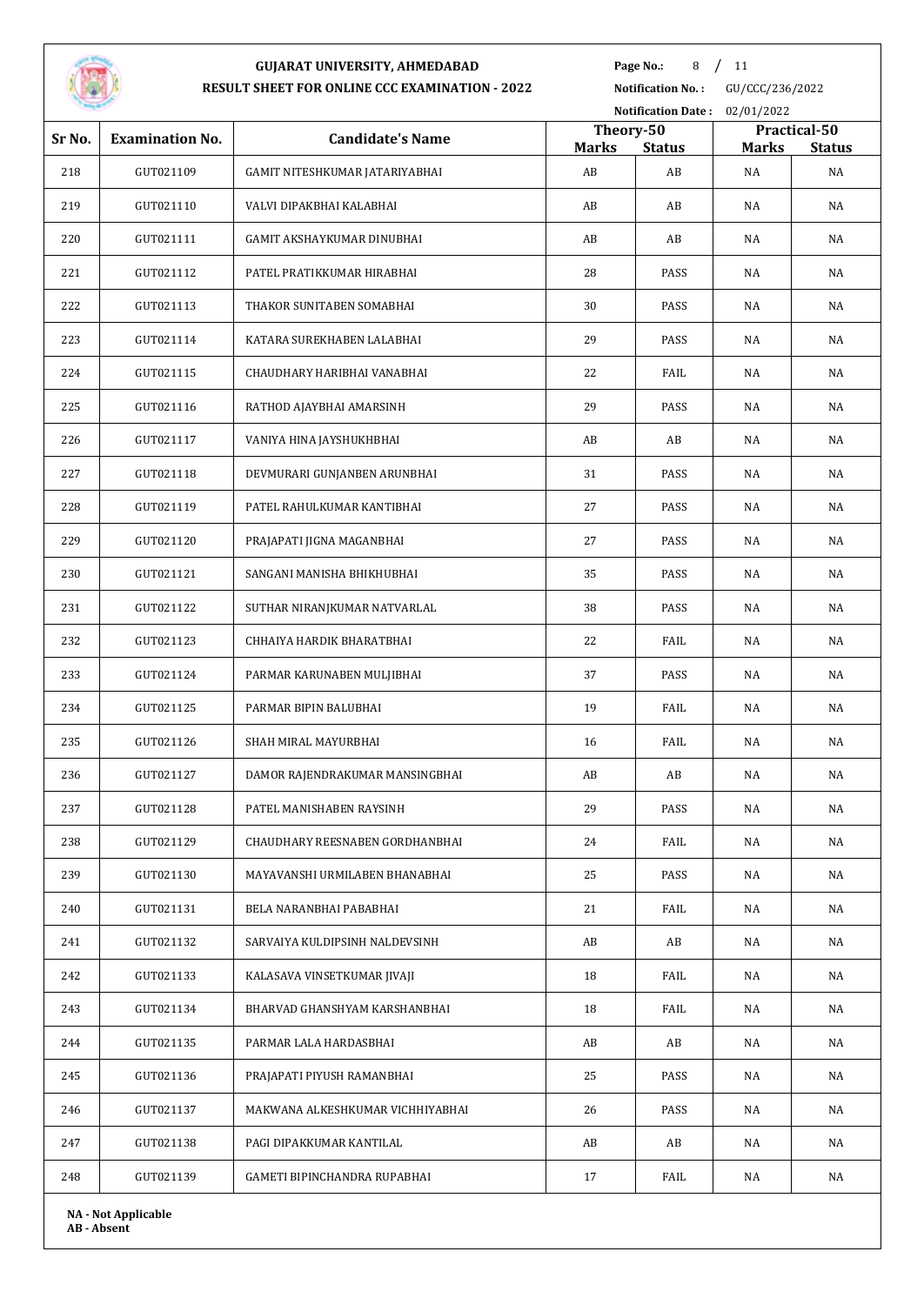

**Page No.:** 9 / 11

**Notification No. :** GU/CCC/236/2022

|        |                            |                                  |                    | <b>Notification Date:</b> | 02/01/2022         |                     |
|--------|----------------------------|----------------------------------|--------------------|---------------------------|--------------------|---------------------|
| Sr No. | <b>Examination No.</b>     | <b>Candidate's Name</b>          | Theory-50          |                           |                    | Practical-50        |
| 249    | GUT021140                  | PARMAR HITESH LALJIBHAI          | <b>Marks</b><br>41 | <b>Status</b><br>PASS     | <b>Marks</b><br>NA | <b>Status</b><br>NA |
| 250    | GUT021141                  | RAJPUT ASHISHSINH SARVESHWARSINH | AB                 | AB                        | NA                 | NA                  |
| 251    | GUT021142                  | LAKHATARIYA KOMAL NITINBHAI      | 30                 | PASS                      | NA                 | NA                  |
| 252    | GUT021143                  | RADADIYA MUKESHKUMAR LKHAMANBHAI | 23                 | FAIL                      | NA                 | NA                  |
| 253    | GUT021144                  | KACHHOT CHANDANI RAMESHBHAI      | 21                 | FAIL                      | NA                 | NA                  |
| 254    | GUT021145                  | MANAT MANISHABAHEN RAMANBHAI     | 29                 | PASS                      | NA                 | NA                  |
|        |                            |                                  |                    |                           |                    |                     |
| 255    | GUT021146                  | SOLANKI HARSIDDH MAVJIBHAI       | 27                 | PASS                      | NA                 | NA                  |
| 256    | GUT021147                  | VEGAD SANJAYBHAI CHANDUBHAI      | 32                 | PASS                      | NA                 | NA                  |
| 257    | GUT021148                  | PALIVAR ARUNABEN BHARATSINH      | 31                 | PASS                      | NA                 | NA                  |
| 258    | GUT021149                  | CHRISTIAN ROCKYKUMAR SATISHBHAI  | 22                 | FAIL                      | NA                 | NA                  |
| 259    | GUT021150                  | PRAJAPATI ROHITKUMAR ISHWARBHAI  | AB                 | AB                        | NA                 | NA                  |
| 260    | GUT021151                  | PATEL SAIRANDRIBEN MANGUBHAI     | 31                 | PASS                      | NA                 | NA                  |
| 261    | GUT021152                  | GURJAR RAKESH DHIRSINGH          | 29                 | PASS                      | NA                 | NA                  |
| 262    | GUT021153                  | DABHI KULDIPSINH MAHENDRASINH    | 21                 | FAIL                      | NA                 | NA                  |
| 263    | GUT021154                  | VASAVA PRIYANKABEN CHIMANBHAI    | 22                 | FAIL                      | NA                 | NA                  |
| 264    | GUT021155                  | VALA HIRALBEN SOMABHAI           | AB                 | AB                        | NA                 | NA                  |
| 265    | GUT021156                  | GAMIT YAKUBBHAI MAPYABHAI        | 24                 | FAIL                      | NA                 | NA                  |
| 266    | GUT021157                  | VASAVA BHAVNABEN HARILALBHAI     | AB                 | AB                        | NA                 | NA                  |
| 267    | GUT021158                  | MAKVANA BANSIBEN JADAVBHAI       | 18                 | FAIL                      | NA                 | NA                  |
| 268    | GUT021159                  | HINGU CHIRAGKUMAR BHIKHALAL      | 27                 | PASS                      | NA                 | NA                  |
| 269    | GUT021160                  | VASAVA SUMITRABEN KHANSINGBHAI   | 18                 | FAIL                      | NA                 | NA                  |
| 270    | GUT021161                  | ZANKAT SHAILESHBHAI VARJANGBHAI  | 28                 | PASS                      | NA                 | NA                  |
| 271    | GUT021162                  | VADHER ANILSINH GANESHBHAI       | 19                 | FAIL                      | NA                 | NA                  |
| 272    | GUT021163                  | CHAUDHARI SUNILKUMAR LALJIBHAI   | 20                 | FAIL                      | NA                 | NA                  |
| 273    | GUT021164                  | MAKWANA VISHAL MANUBHAI          | 28                 | PASS                      | NA                 | NA                  |
| 274    | GUT021165                  | CHAUHAN SUMITA VIJAYSINH         | 29                 | PASS                      | NA                 | NA                  |
| 275    | GUT021166                  | CHAUDHARY ZALAK BAHEN JEETABHAI  | 28                 | PASS                      | NA                 | NA                  |
| 276    | GUT021167                  | <b>GELAT SONALBEN DANJIBHAI</b>  | 20                 | FAIL                      | NA                 | NA                  |
| 277    | GUT021168                  | BARIYA BUDHABHAI VALAMBHAI       | 21                 | FAIL                      | NA                 | NA                  |
| 278    | GUT021169                  | MAKWANA MAHESHKUMAR ABHESINH     | 21                 | FAIL                      | NA                 | NA                  |
| 279    | GUT021170                  | KALASVA PRAFULLKUMAR NATVARLAL   | AB                 | AB                        | NA                 | NA                  |
|        | <b>NA - Not Applicable</b> |                                  |                    |                           |                    |                     |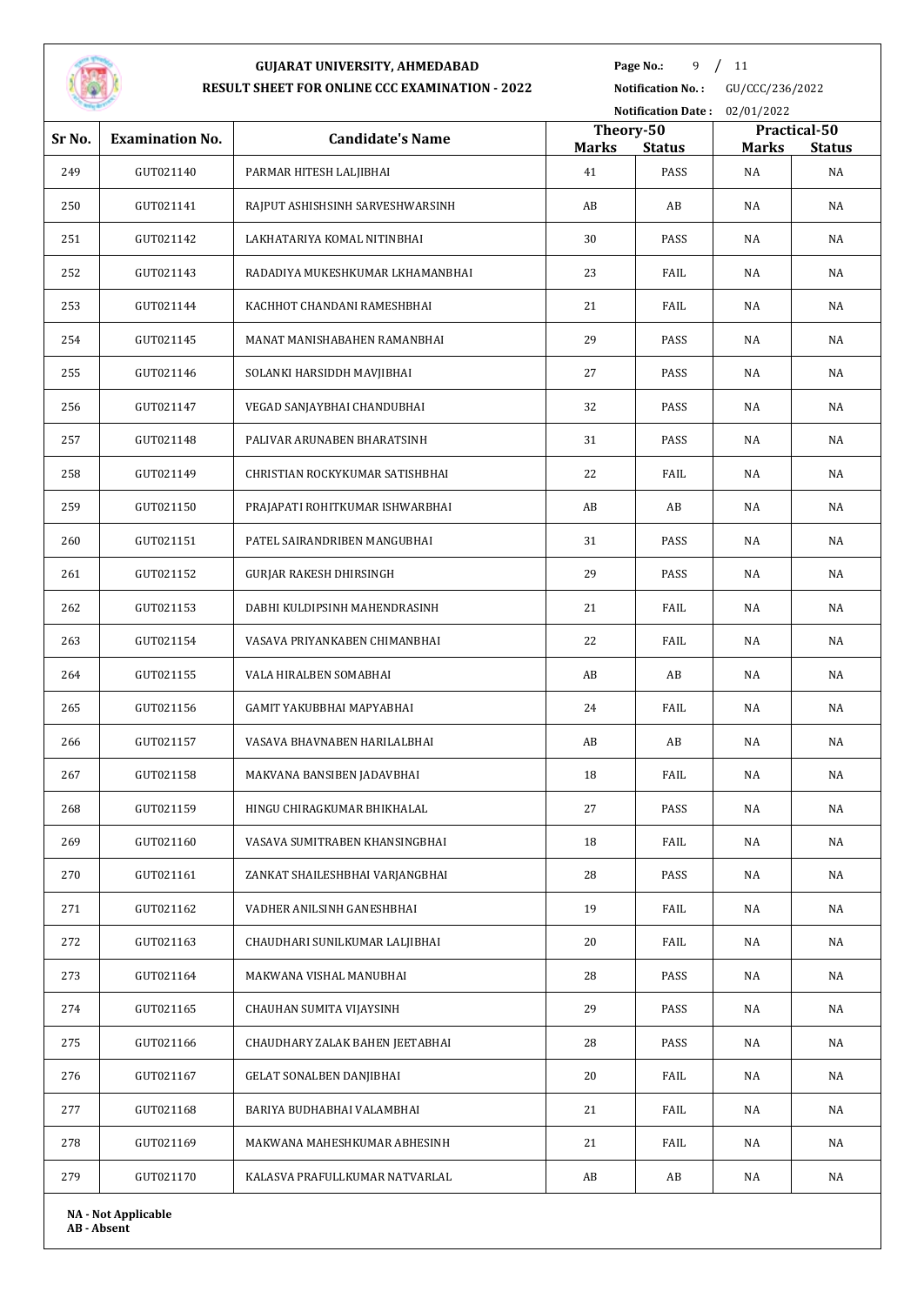

**Page No.:** 10 / 11

**Notification No. :** GU/CCC/236/2022 **Notification Date :** 02/01/2022

|        |                            |                                    | Theory-50    |               |              | Practical-50  |
|--------|----------------------------|------------------------------------|--------------|---------------|--------------|---------------|
| Sr No. | <b>Examination No.</b>     | <b>Candidate's Name</b>            | <b>Marks</b> | <b>Status</b> | <b>Marks</b> | <b>Status</b> |
| 280    | GUT021171                  | ASODA KANAIYALAL KALABHAI          | 37           | PASS          | NA           | NA            |
| 281    | GUT021172                  | DODIYA PRIYANKADEVI KIRITSINH      | 24           | FAIL          | NA           | NA            |
| 282    | GUT021173                  | PATEL GAUMITKUMAR PRAVINBHAI       | AB           | AB            | NA           | NA            |
| 283    | GUT021174                  | PATEL VIPUL PRABHUDAS              | 23           | FAIL          | NA           | NA            |
| 284    | GUT021175                  | DANGAR DINESHBHAI MESHURBHAI       | 31           | PASS          | NA           | NA            |
| 285    | GUT021176                  | MAKAVANA DINESHKUMAR GHANSHYAMBHAI | 35           | PASS          | NA           | NA            |
| 286    | GUT021177                  | NAI RAHULKUMAR RASIKLAL            | 29           | PASS          | NA           | NA            |
| 287    | GUT021178                  | PATEL PRAKASHKUMAR BHAIJIBHAI      | 15           | FAIL          | NA           | NA            |
| 288    | GUT021179                  | CHANDERA SANJAY NARANBHAI          | 22           | FAIL          | NA           | NA            |
| 289    | GUT021180                  | VIKRAMBHAI NARSHIBHAI RATHOD       | 26           | PASS          | NA           | NA            |
| 290    | GUT021181                  | JADEJA DHARMENDRASINH BACHUBHA     | 19           | FAIL          | NA           | NA            |
| 291    | GUT021182                  | PATEL JEMISHABEN MUKESHBHAI        | 30           | PASS          | NA           | NA            |
| 292    | GUT021183                  | PATEL URMILABEN HARISHBHAI         | AB           | AB            | NA           | NA            |
| 293    | GUT021184                  | SUMERA KAPIL KHODABHAI             | AB           | AB            | NA           | NA            |
| 294    | GUT021185                  | BARIA SARTANBHAI MANSUKHBHAI       | 25           | PASS          | NA           | NA            |
| 295    | GUT021186                  | TADAVI NARAVATSING MAGANBHAI       | 20           | FAIL          | NA           | NA            |
| 296    | GUT021187                  | NASIT TRUPTIBEN HIMATLAL           | AB           | AB            | NA           | NA            |
| 297    | GUT021188                  | SOLANKI YOGINI ATMARAM             | 29           | PASS          | NA           | NA            |
| 298    | GUT021189                  | VAGHELA RAJENDRASINH KARANSINH     | 13           | FAIL          | NA           | NA            |
| 299    | GUT021190                  | GHANGHOL LAXMIBEN RANABHAI         | 22           | FAIL          | NA           | NA            |
| 300    | GUT021191                  | VADHER RADHABEN DINESHBHAI         | 30           | PASS          | NA           | NA            |
| 301    | GUT021192                  | CHAUDHARI CHARMIBEN SHANKARBHAI    | AB           | AB            | NA           | NA            |
| 302    | GUT021193                  | CHAUDHARY ASHOKBHAI JETSIBHAI      | 14           | FAIL          | NA           | NA            |
| 303    | GUT021194                  | SOLANKI SANJAYSINH RAMANSINH       | 40           | PASS          | NA           | NA            |
| 304    | GUT021195                  | UPADALA MANUBEN SOMABHAI           | AB           | AB            | NA           | NA            |
| 305    | GUT021196                  | MORI MAHAVIRBHAI PRATAPBHAI        | AB           | AB            | NA           | NA            |
| 306    | GUT021197                  | CHAVDA RAVIKUMAR KANTIBHAI         | 25           | PASS          | NA           | NA            |
| 307    | GUT021198                  | ZALA ANILSINH RAMESHSINH           | 28           | PASS          | NA           | NA            |
| 308    | GUT021199                  | UPADHYAY BHAVESHKUMAR ARVINDBHAI   | 18           | FAIL          | NA           | NA            |
| 309    | GUT021200                  | MAKVANA BHAVESHBHAI RAMCHNDRABHAI  | 17           | FAIL          | NA           | NA            |
| 310    | GUT021201                  | MODI MANISHABAHEN ARVINDKUMAR      | 21           | FAIL          | NA           | NA            |
|        | <b>NA - Not Applicable</b> |                                    |              |               |              |               |